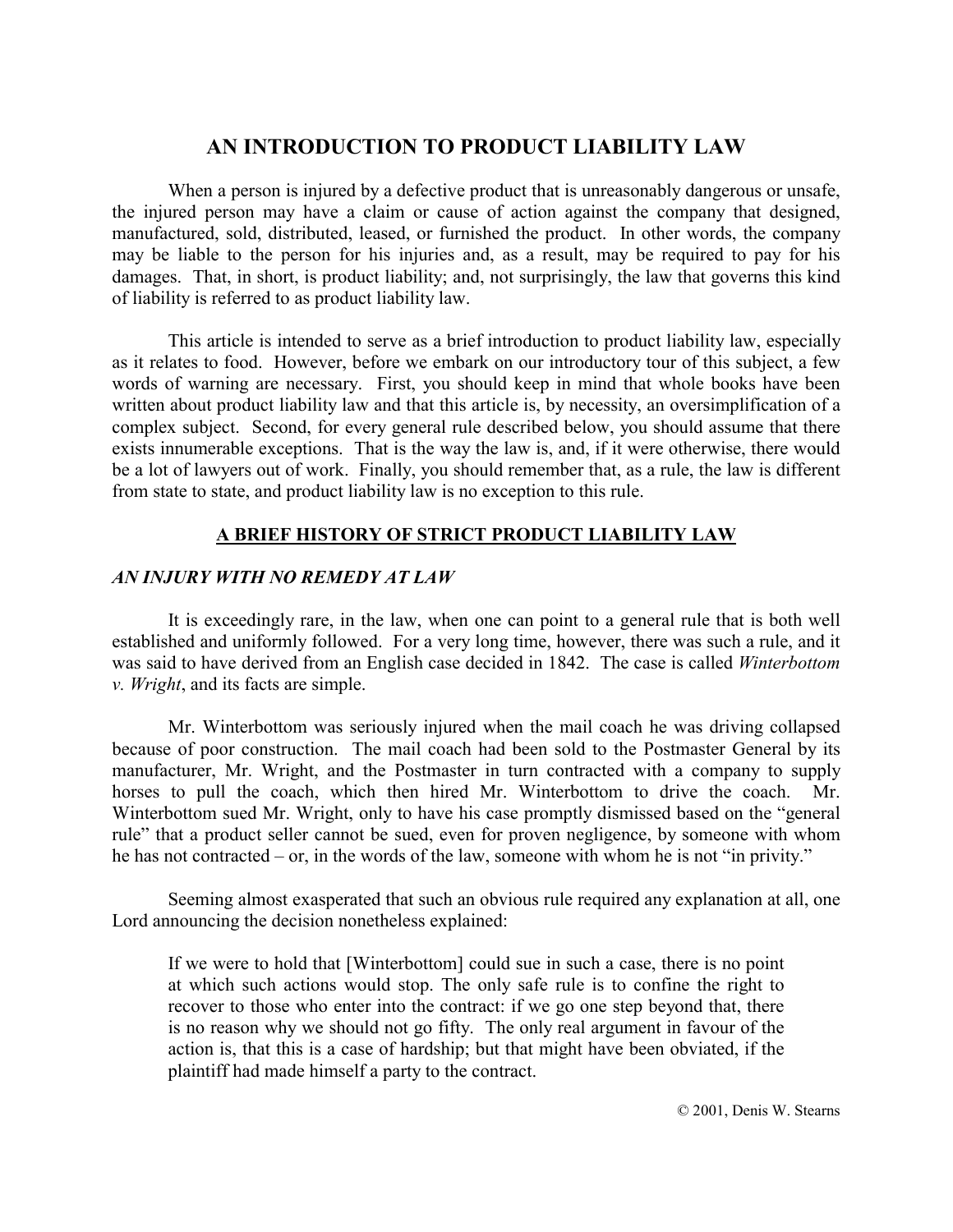Another Lord, equally concerned that the court not be bothered again by this kind of case, added:

We ought not to permit a doubt to rest upon this subject, for our doing so might be the means of letting in upon us an infinity of actions. . . . Unless we confine the operation of such contracts as this to the parties who entered into them, the most absurd and outrageous consequences, to which I can see no limit, would ensue.

In other words, with the *Winterbottom* decision, the doors of the courthouse were locked to any one who did not possess the key of privity.

## *THE ASSAULT ON THE CITADEL*

To paraphrase the universally esteemed expert on product liability law, Professor William Prosser, the history of product liability law is really the history of an assault on the citadel of privity. It is also the history of how injured people, like Mr. Winterbottom, were given back the keys to the courthouse, and allowed a remedy at law for the injuries they suffered as a result of a defective and unsafe products.

The change began, as it always does in the law, with the creation of exceptions to an otherwise well established general rule. The first exception was in cases where the seller knew that a product was dangerous but then failed to disclose the danger to the unknowing buyer. The second exception involved products that were deemed "inherently" or "imminently" dangerous, such as guns, explosives, food and drink, and drugs. Then, in 1916, came the historic decision in *MacPherson v. Buick Motor Co*., a decision in which Justice Benjamin Cardozo enlarged the "inherent danger" exception so that it swallowed the general rule of privity.

In words that are as famous as perhaps any written in a legal decision (at least with regard to product liability law), Justice Cardozo wrote as follows:

We hold, then, that the principle of [inherent danger] is not limited to poisons, explosives, and things of like nature, to things which in their normal operation are implements of destruction. If the nature of a thing is such that it is reasonably certain to place life and limb in peril when negligently made, it is then a thing of danger. Its nature gives warning of the consequences to be expected. If to the element of danger there is added knowledge that the thing will be used by persons other than the purchaser, and used without new tests, then, irrespective of contract, the manufacturer of this thing of danger is under a duty to make it carefully.

In so holding, Justice Cardozo made it clear that the *MacPherson* decision forever "put aside the notion that the duty to safeguard life and limb  $\ldots$  grows out of contract and nothing else.<sup>"</sup> Concluding, he then announced that: "We have put the source of the obligation where it ought to be. We have put its source in the law."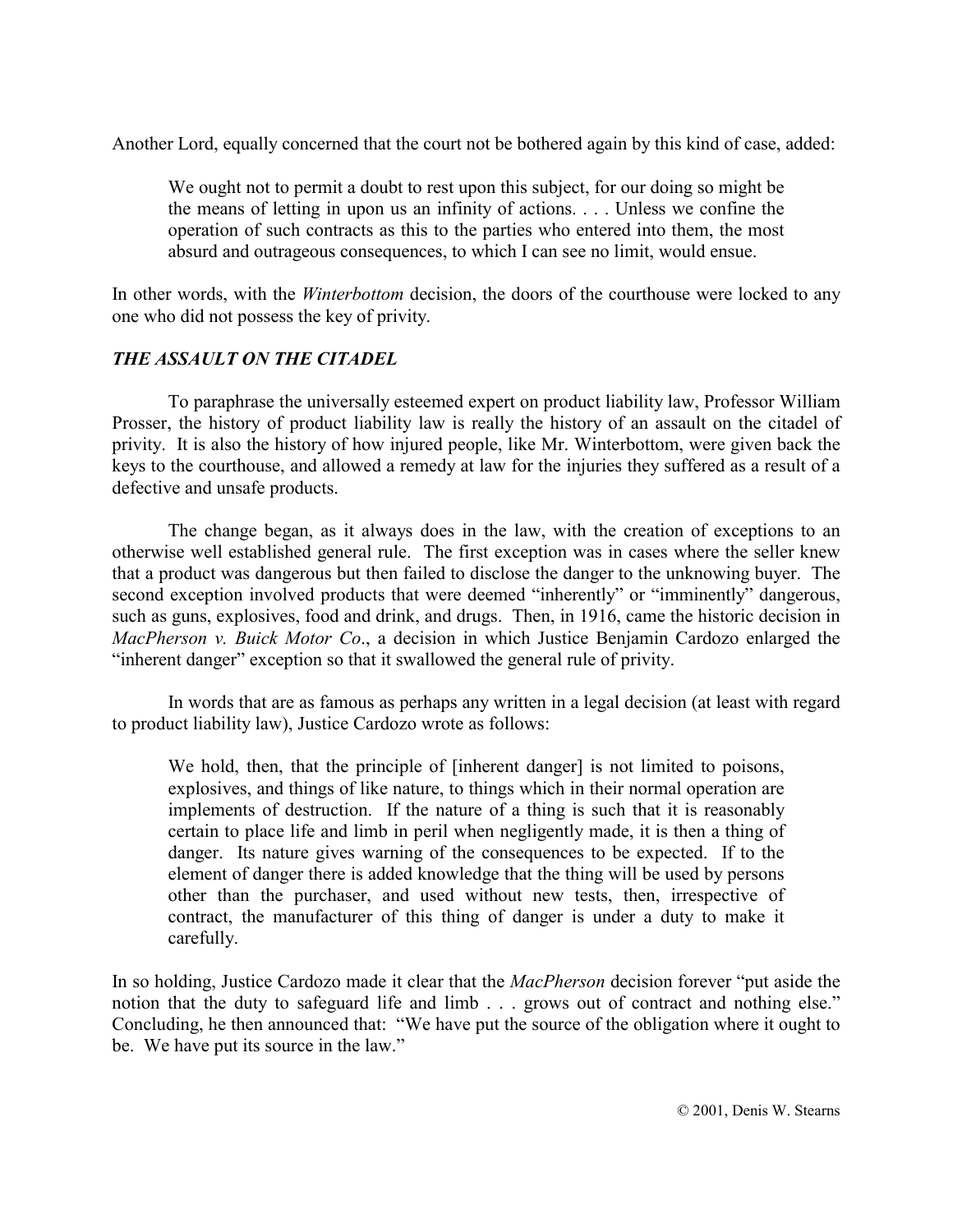The effect of *MacPherson* was immediate and sweeping; its reasoning was accepted and followed by courts in every state, and its holding was not long subject to serious challenge. The doctrine of privity had been swept aside, and even the most conservative commentator no longer disputed that a manufacturer should be subject to liability for its negligence, and that this liability should extend to all those who are foreseeably expected to suffer injury as a result of a product's defective or dangerous condition. In short, a person injured by a defective product could sue the manufacturer for negligence even if he had purchased the product from someone else.

### *THE RISE OF STRICT LIABILITY*

 Strict liability is liability without privity and without negligence. While the *MacPherson* decision had held that a product manufacturer could be sued for it own negligence, even in the absence of privity, the notion that a manufacturer could be sued in the absence of privity, *and* in the absence of negligence, was not soon accepted and remained controversial.

Perhaps it is not surprising, then, that the rule of strict liability first developed in cases involving defective food. Neither should it surprise anyone that, the doctrine of strict liability came, as Professor Prosser has noted, "as the aftermath of a prolonged and violent national agitation over defective food, and the first decisions followed immediately upon the heels of the political overturn of 1912" that gave birth to our present day food and drug laws. Of course, it is also worth pointing out that *The Jungle*, Upton Sinclair's damning indictment of the meat industry was published in 1906, putting the issue of food safety first and forever on the map.

 While the food cases decided in this time period used a number of methods to get around the privity rule, most depended on the notion that the seller of food has a special responsibility to the immediate purchaser of its food products, a responsibility that was referred to as a special implied warranty. Because this implied warranty was historically owed only to the immediate purchaser of the food, and not its ultimate consumer, courts at the turn of the century reinterpreted the rule so that the implied warranty was deemed to follow or "run with" the food item itself – almost as if a written guarantee accompanied each food item promising to pay any damages if the food was in some manner defective or caused an injury.

As a result, it did not matter whether the person injured by the defective food had been the person who purchased it; all that mattered was that the food was defective. Neither was it necessary to prove that the maker of the food had been negligent in its preparation; the fact that the food was defective was conclusive proof of negligence. This is strict liability.

## *THE CITADEL FALLS*

This doctrine of strict liability – as based on an implied warranty theory – was restricted to food items for some time, but then gradually extended, on a case by case basis, to other products associated with intimate bodily use, like hair dye, clothing, and soap. Finally, in 1960, the New Jersey Supreme Court issued a landmark decision known as *Henningsen v. Bloomfield Motors*. Like the food cases on which it was based, the *Hennigsen* decision eliminated the requirement of privity based on an implied warranty of safety, but then it extended the warranty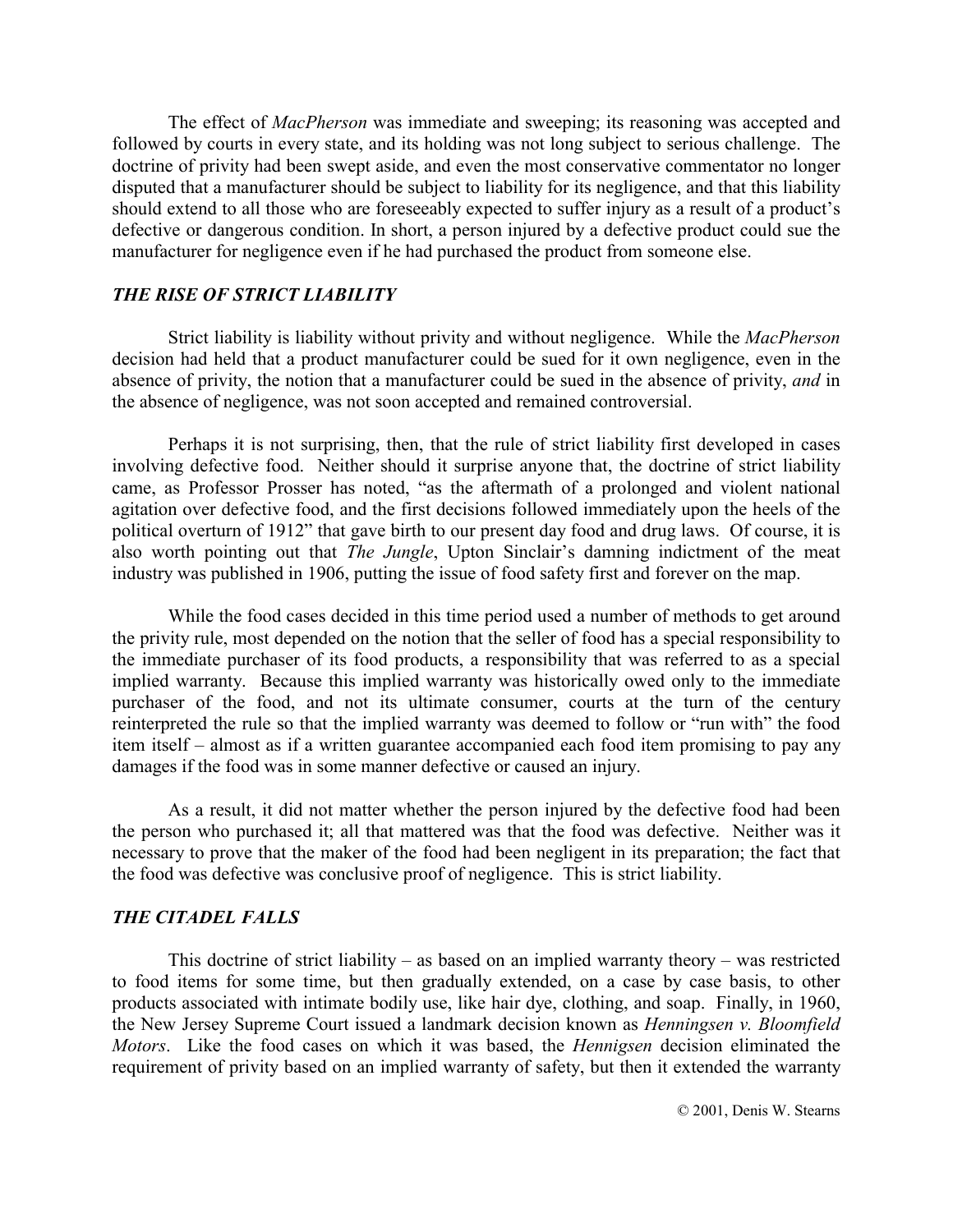to all products and to every foreseeable user of the product. Thus, as Professor Prosser has famously noted, with the *Henningsen* decision, the "citadel of privity fell. What followed was unquestionably the most sudden and spectacular overturn of a well-established rule of law in the entire history of the law of torts."

The final step in the development of strict product liability came, in 1963, in a decision nearly as famous as the *Henningsen* decision, the California Supreme Court issued a decision known as *Greenman v. Yuba Power Products*. In it, Chief Justice Roger Traynor took the final step in the creation of modern product liability law and pointed out what had long been obvious to many commentators: an implied warranty that ran with the product was a legal fiction created to achieve a desired result. So, like Justice Cardozo before him, Justice Traynor made it "clear" that the liability is not one governed by the law of contract warranties but by the law of strict liability in tort." As explained by Justice Traynor:

To establish the manufacturer's liability it was sufficient that plaintiff proved he was injured while using the [product] in a way it was intended to be used as a result of a defect in the design and manufacture of which the plaintiff was not aware that made the [product] unsafe for its intended use.

In so ruling, the California Supreme Court became the first court in the United States to adopt this rule.<sup>1</sup> It was not, however, the last. The doctrine of strict product liability in tort is, for the most part, now the law in every one of the fifty states.

## **THREE THEORIES OF PRODUCT LIABILITY**

 In most jurisdictions a person injured by a product may base his or her recovery of damages on one (or more) of four different legal theories: (1) negligence, (2) breach of warranty, and  $(3)$  strict tort liability. This section will provide a brief – hopefully instructive – introduction to each of these legal theories.

#### *NEGLIGENCE*

 $\overline{a}$ 

 Negligence is a relatively simple concept (unless explained by a law professor). In short, negligence is the failure to exercise ordinary care to avoid injuring someone to whom you owe the duty of care. Ordinary care is the care that a reasonable person would take based on the circumstances known to him at the time.

Of course, ignorance is no defense, so there is also the question of what a reasonable person would have been aware of under the circumstances. This is called constructive knowledge  $-$  in contrast to actual knowledge  $-$  and it is what the law decides a reasonable should

<sup>1</sup> Prior to its adoption in the *Greenman* case, this rule had been promulgated as a "model rule" by the American Law Institute (ALI), in the Second Restatement of Torts. Because this model rule was published as ß 402(A) of the Restatement, strict product liability is sometimes referred to by this section number. The influence of the ALI in the uniform adoption of the strict product liability rule cannot be overestimated, but it is also beyond the scope of the present article.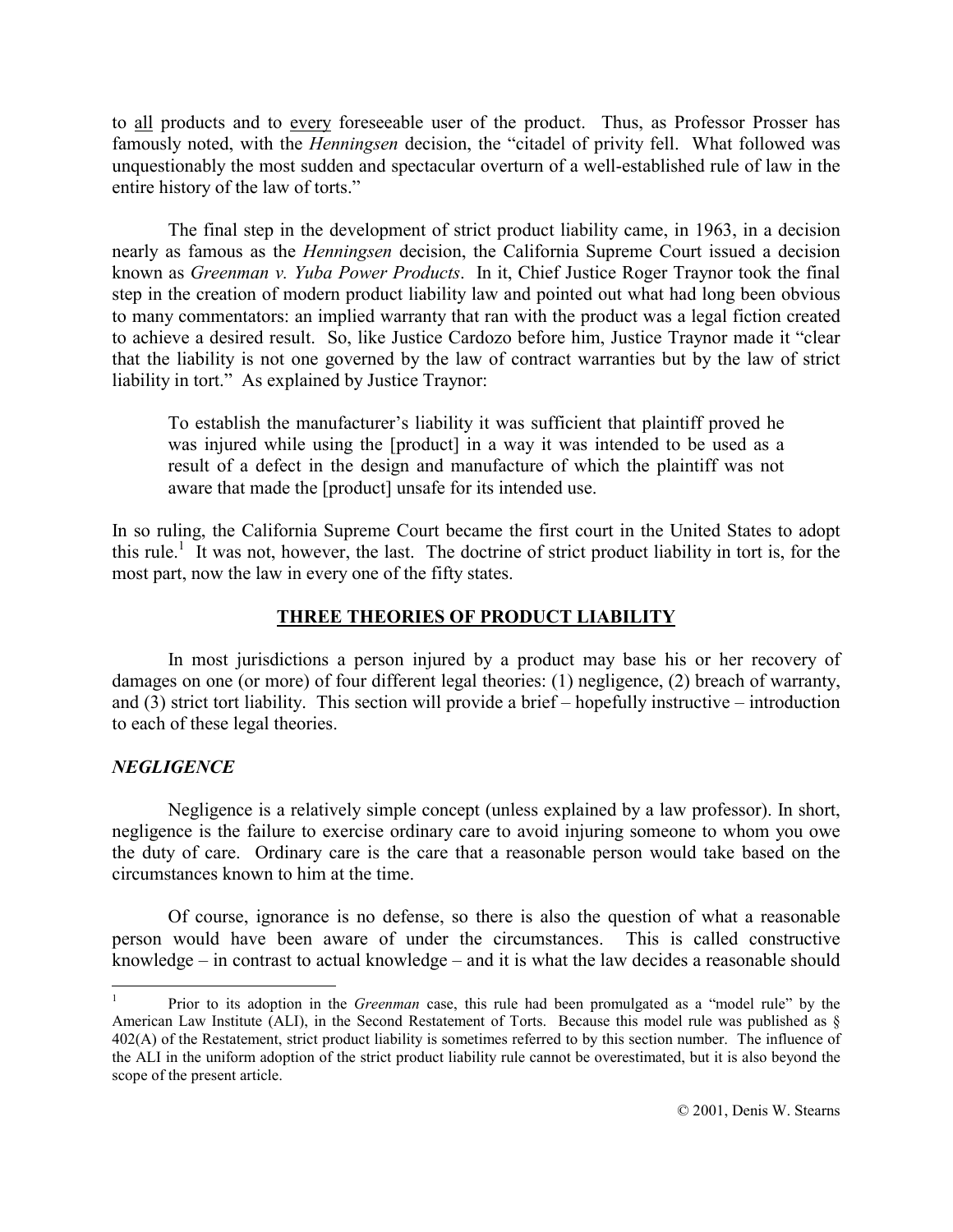know under the circumstances. For example, if you know that it snowed all night, you *should* know that your sidewalk needs to be shoveled regardless of whether you look out of the window and actually see how much snow has accumulated. Similarly, in the context of food production, a company may not have known that the apples it was using to make unpasteurized apple juice were contaminated with *E. coli* O157:H7; however, if it knew that it was buying apples picked up from the ground, and that the orchard was in a rural area in which animals might be present, one could certainly argue it *should have* known that the apples might be contaminated.

It is not enough, however, to show that a company acted in a negligent manner, or that it failed to take an action that a reasonable person would take in like circumstances. An injured person must also demonstrate the existence of a duty, and that the duty was owed to him. While many people assume the law requires everyone to act in the same reasonable way towards everyone  $-$  which might be a good idea  $-$  in fact, we do not owe everyone the same duty of care. For example, if a person trespasses on my land, and he falls in my uncovered and unfilled pool and breaks his neck, it is his own tough luck that I did not replace the light bulb that might have alerted him to this unknown danger. On the other hand, if you are my guest, and you fall in my pool, I better hope that I have good insurance.

The failure to exercise ordinary care – which is usually referred to as a *breach* of the duty of care  $-$  must also have been the proximate cause of the injury. In other words, the injured person must be able to demonstrate that the injury would not have occurred but for the breach. This is often referred to as *but for* causation, and it is most often an issue in failure-to-warn cases where the manufacturer might argue that an injury might have occurred even if there had been a warning, or that it was the injured person's own negligence that caused the injury.

As a general principle, the duty to exercise ordinary care, and to supply a safe and nondefective product, applies to everyone in the chain of distribution, including a manufacturer who carelessly makes a defective product, the company that uses the product to assemble something without discovering the defect, and the retailer who should exercise greater care in offering such products for sale. Therefore, under the law, these individuals each owe a duty of care to anyone who is likely to be injured by the defective product, including the initial buyer, a family member, a bystander, or someone who leases the item or hold it for the purchaser.

Finally, the duty to exercise care involves every phase of getting the product to the public. For example, the product must be designed in a way that it is safe when used as intended. The product must be inspected and tested at appropriate stages in the manufacturing, distribution, and selling process. The product must be made from appropriate (*i.e*, safe and non-defective) materials, and assembled with appropriate care to avoid against its negligent manufacture. The product's container or packaging must be adequate (and not itself dangerous or defective), and contain appropriate warnings and directions for use. An otherwise non-defective product can be made unsafe by the failure to provide adequate instructions for its safe use. Of course, in most cases, there is no duty to warn of obvious dangers; but, what constitutes an obvious danger is, in many cases, far from obvious itself.

#### *BREACH OF WARRANTY*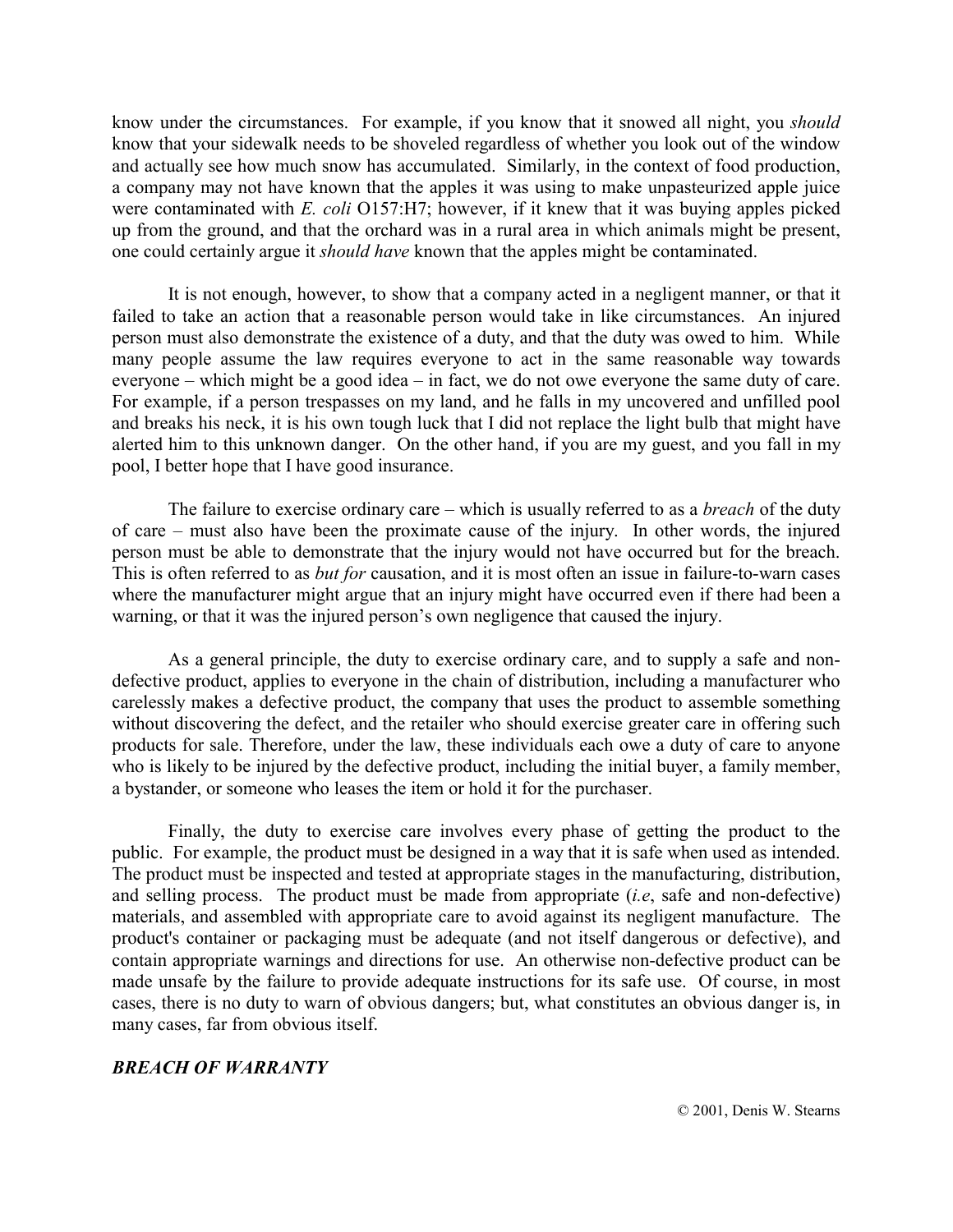As you probably learned from the preceding section on the history of product liability law, warranty claims are governed by contract law. In simple terms, a warranty is a promise, claim, or representation made about the quality, type, number, or performance of a product.<sup>2</sup> In general, the law assumes that a seller always provides some kind of warranty concerning the product he sells and that he should be required to meet the obligation created by the warranty.

For the most part, the law that governs the sale of goods, in general, and warranties, in particular, is uniform from state to state. This makes sense, because if the law was not uniform, the interstate sale of goods would be made unimaginably complicated  $-$  more so than it already is. In any case, the law that governs the sale of goods is Article 2 of the Uniform Commercial  $Code - or$ , as it is typically referred to, the UCC. The UCC has been adopted in every state.

Under the UCC, there are two kinds of warranties: *express* and *implied*.

**Express Warranty:** An express warranty can be created in one of three ways: through an *affirmation of fact* made by the seller to the buyer. This affirmation must relate to the goods, it must become part of the *basis of the bargain*, and it must not be mere *puffery*. An express warranty can be created by spoken words during negotiations or written into a sales contract. Interestingly, an express warranty can also be created by silence in situations where not saying something has the effect of creating a mistaken impression about the quality of the goods sold.

Express warranties can also be created by samples shown to the buyer, by design specifications, by an earlier purchase of the same kind of product (where the buyer reasonably assumed that a second shipment would be of the same quality as the first), or by advertising or marketing claims. Finally, an express warranty can be about the quality of the goods at the time of the sale, but it can also be about the quality of performance of the goods in the future. This is important because, under the UCC, the time limit in which to file a lawsuit alleging a breach of warranty begins to run when delivery occurs – even if the defect is not discovered until later. If, however, the warranty concerns future performance  $-e.g.,$  the Acme widget-maker will be free of defects for five years – the clock does not start to run until the warranty expires.

Historically, a person could not sue for a breach of an express warranty unless he was in privity with the person who made the warranty. However, this requirement is no longer strictly enforced, and most courts recognize that, with express warranties, it is enough that the warranty was made, and that the person alleging breach of warranty reasonably relied on it.

 $\overline{a}$ 

<sup>2</sup> For reasons that we do not need to go into here, a product is typically referred to as a "good" when discussed in the context of contract law. You should also keep in mind that a good is not a service, and that goods and services define two distinct categories in contract law. In simplest terms, a product or a good is any thing or tangible item that has value  $-$  *any* value. As mentioned, it is therefore contrasted with a service. As you no doubt recognize, people and companies also make promises and claims about the services they have agreed to provide and, as a result, the law of warranties also applies to services. However, the rules that apply to services are quite different that those that apply to products. You should therefore keep in mind that the discussion that follows applies only to product warranties.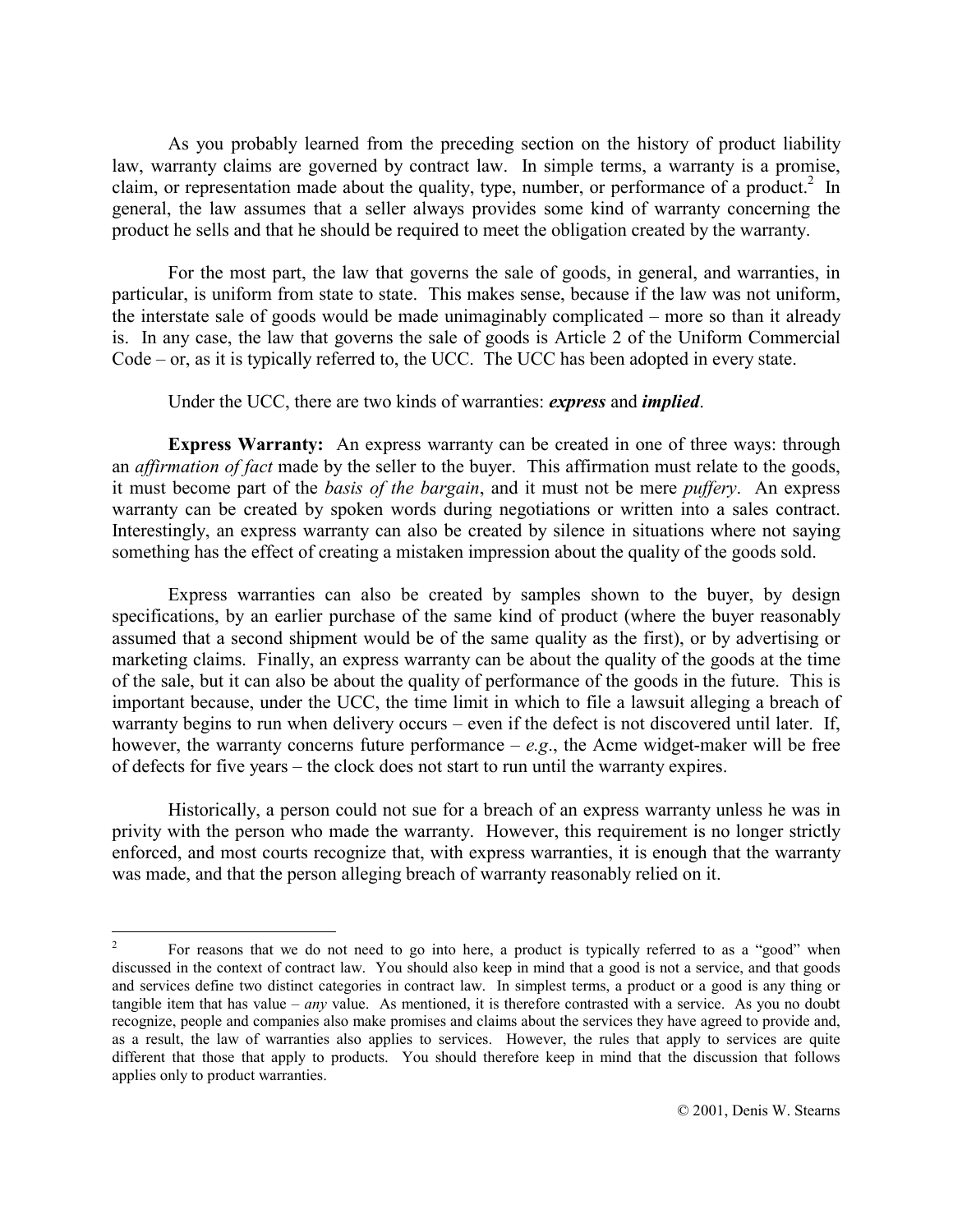One exception is where the buyer and seller are both merchants, *i.e.*, people who are sophisticated and experienced in dealing with the goods in question. In such a case, courts tend to hold the both the buyer and the seller to a much higher standard, and to more strictly enforce the rules of the UCC. As a result, there is sometimes a distinction made  $-$  not always justified  $$ between how the rules are applied to merchants and consumers.

**Implied Warranty***:* While an express warranty is created by an affirmative act, an implied warranty is presumed to exist unless the buyer clearly and unambigously *disclaims* it in writing as a part of the sales agreement. There are two kinds of implied warranties in the UCC.

The *implied warranty of merchantability* is a kind of minimum requirements warranty. Because the UCC is mostly concerned with commerce as conducted between merchants, in contrast to commerce between merchants and consumers, the definition of this implied warranty speaks in terms of goods that will "pass without objection in the trade" and that "are fit for the ordinary purposes for which such goods are used." Typically, the implied warranty also includes a warranty of reasonable safety.

The *implied warranty of fitness for a particular purpose* imposes a similar requirement in cases where the seller knows or has reason to know of a particular purpose for which the goods are required. In such a case, where the buyer relies on the seller to select or furnish goods that are suitable for a particular purpose, and the seller in fact has such expertise, an implied warranty of fitness for a particular purpose is created by law.

For example, assume that the buyer tells the seller that he needs a widget-maker that can make 500 widgets per hour to fulfill a contract the buyer has with a major widget retailer. If the seller is known in the trade as someone expert in the manufacture of widget-makers, and he recommends a particular model as being able to fulfill the requirements of the buyer, then the seller is making an implied warranty of fitness for a particular purpose. If the widget-maker proves to be inadequate, and only makes 300 widgets per hour, the buyer may file a lawsuit.

**One Final Word on Warranty Claims**: The careful reader might reasonably ask at this point why an injured person would assert a breach of warranty claim when she could assert a claim for strict product liability in tort. The short answer to this question is: Because you can. Is it necessary? Of course not. You only need one theory on which to recover damages, and courts will usually restrict a person to one or two theories at trial to avoid confusing the jury.

The long answer is that, by asserting more than one theory, a plaintiff is allowed to obtain more kinds of information about the defendant during the discovery phase of the litigation, information that the defendant may not want the plaintiff to discover about its operation. For example, by alleging the breach of an express warranty a plaintiff may be entitled to obtain information about how the product is marketed  $-$  information to which the plaintiff might not otherwise be entitled if he had alleged only a strict liability claim. Similarly, by alleging negligence, a plaintiff may be able to discover a lot about how the product was manufactured, information that would not be relevant if the only issue was whether the product was defective.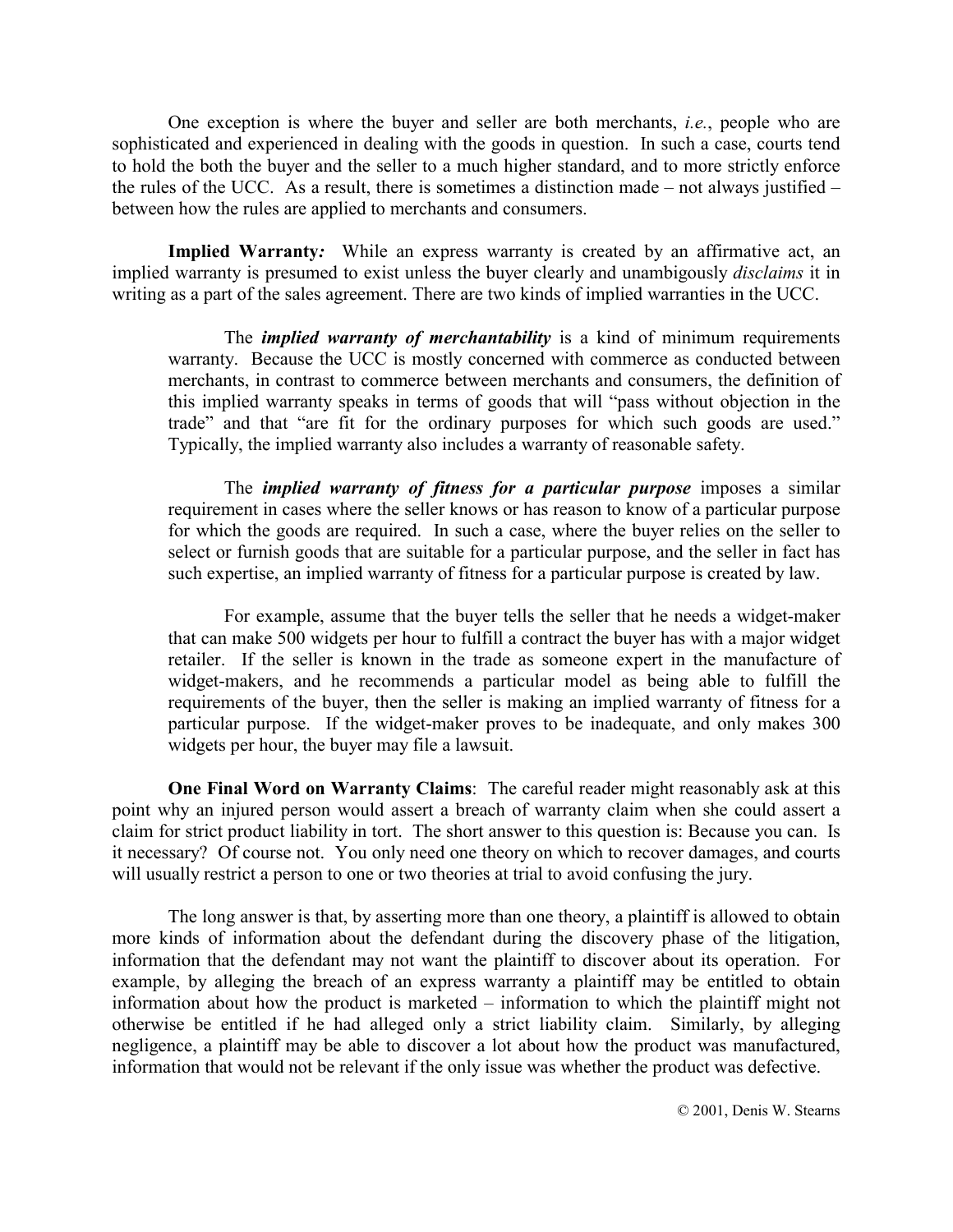In short, pleading all three claims usually serves a strategic purpose, but it is usually not necessary to the plaintiff's recovery of damages.

### *STRICT LIABILITY*

Strict product liability is liability without fault for an injury proximately caused by a product that is defective and not reasonably safe. Therefore, in establishing strict liability, the injured plaintiff need only prove that: (1) the product was defective, and (2) the product defect was the cause of the injury. In other words, the focus at trial is on the product, not the conduct of the manufacturer, because it does not matter whether the manufacturer took every possible precaution. If the product was defective and caused an injury, the manufacturer is liable.

**Another Caveat:** While in many states strict liability still applies to everyone in the chain of distribution, many states now protect retailers from strict liability and require an injured person to prove negligence to recover damages from the retailer. For the most part, this change occurred as a result of so-called tort reform movement based on the perception that "innocent" retailers were being treated as "deep-pockets" and sued simply because it was more convenient than suing the manufacturer, which was often located out-of-state. As a result, legislatures modified the common law (or judicially-created) principles of strict product liability to protect retailers from liability except in situation where it could be proved that the retailer was negligent in some manner, and this negligence contributed to the person's injuries.

Accordingly, the discussion that follows will discuss strict liability only as it applies to a product manufacturer. Keep in mind, however, that in many states this discussion applies equally to each person in the chain of distribution, regardless of fault.

**Defective And Unsafe Products:** As a general principle, manufacturer is not liable for a product-related injury unless the product is both defective and unsafe. In most states, however, this is a distinction without a difference, because an unsafe product is presumed to be defective. Therefore, we will here focus solely on the question of what makes a product defective.

 *Manufacturing Defects*: A product is considered to have manufacturing defect any time that it does not conform to design specifications or performance standards, or it deviated in some material way from otherwise identical units of the same product line. Manufacturing defects like these can result from improper assembly, missing parts, loose parts, warped parts, or the use of substandard or otherwise defective materials.

In the case of food products, a manufacturing defect can result, for example, when a potentially hazardous food is not cooked to the proper temperature, or when contaminated ingredients are used when the food is prepared. In some states, however, a distinction is made between "foreign" and "natural" contamination.

Under this approach, a food manufacturer is strictly liable only if "foreign" matter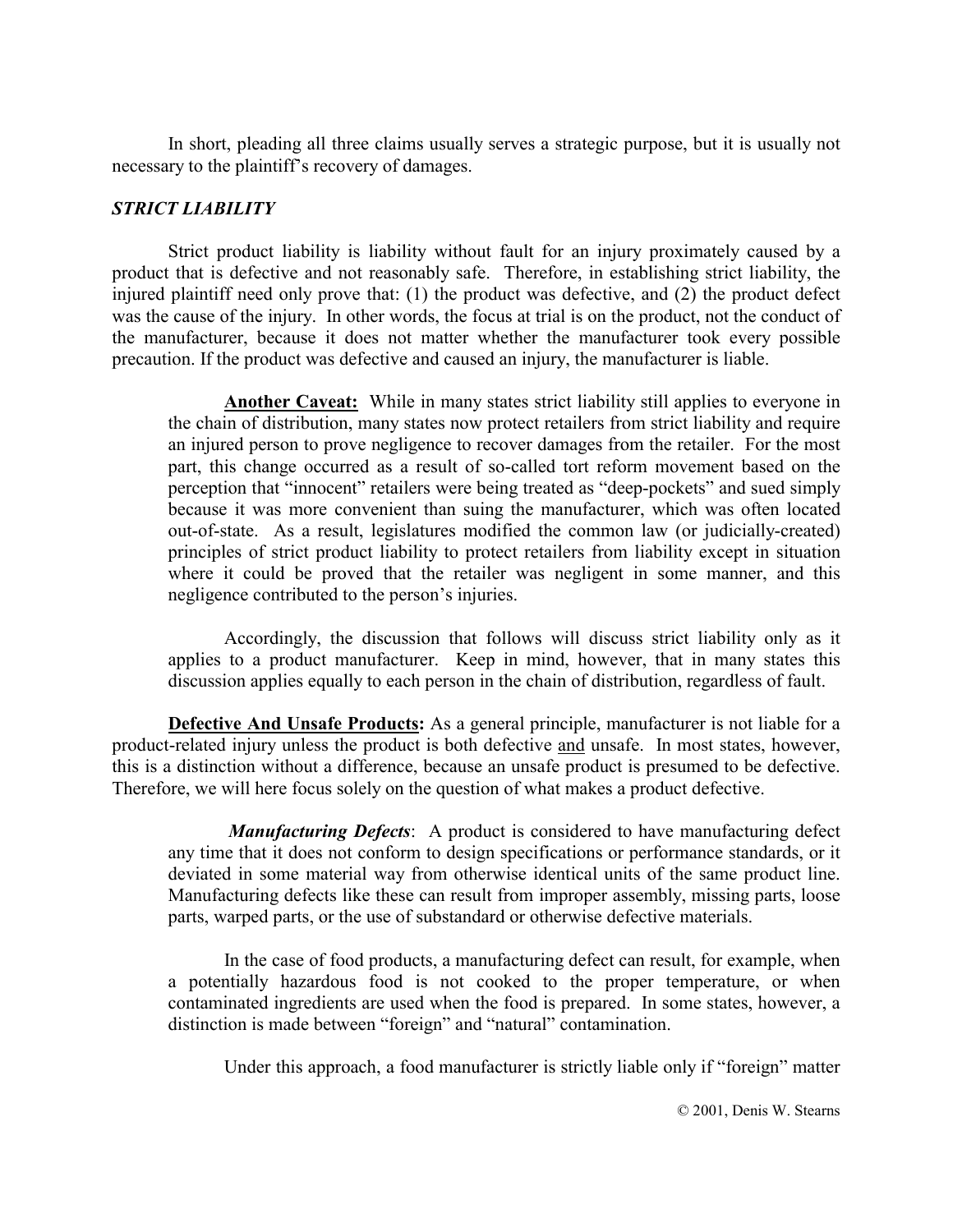is found in the food, *e.g.,* a piece of metal inside a candy bar. In contrast, there is no strict liability for the manufacturer's failure to remove a naturally-occurring substance from the food, *e.g*., a piece of bone in chicken used to make a burrito, or pits in cherries. The rationale for this distinction is that the consumer has a duty to be on guard for the presence of natural objects, even if it can be shown that the object could have been removed with existing technology. Of course, even in the absence of strict liability, the person injured by a so-called natural substance could still recover damages if she can prove that the manufacturer was negligent.

Where the foreign-natural test really starts to break down is when faced with questions like whether  $E$ . *coli* O157:H7 is "natural" or "foreign" to something like hamburger. Notably, a few courts have concluded that the salmonella bacteria is "natural" to raw chicken, mainly because it is so prevalent, but there is no published decision yet on the *E. coli* question. For the most part, however, it would appear that the foreign-natural test is becoming disfavored, and the analysis is strictly one of consumer  $expectation - a far more logical and reasonable approach.$ 

*Design Defects*: A product has a design defect when its design or configuration is what makes it unreasonably dangerous. In contrast, a product with a manufacturing defect would have been safe had it been manufactured as designed to be.

In general, a safe product design must take into account the intended use of the product, as well as its reasonably foreseeable uses and misuses. Another factor to be considered is whether there existed, at the time of manufacturer, a safer alternative design. In some states, an injured person is required present evidence that the manufacturer could have used another design that would have prevented or reduced the risk of injury, damage, or death without impairing the product's utility and that the alternative design was economically and technology feasible. Safer alternative design rules are highly variable from state to state.

*Failure to Warn*: Failure to warn claims allege that the product was made unsafe or dangerous by the manufacturer's failure to provide sufficient warnings, instructions, or labels with the product. As many courts and commentators have noted, and done so with much justification, a strict liability claim based on the failure to warn carries with it a heavy dose of negligence.

Unlike other kinds of strict liability claims, a failure to warn claim focuses, to a large degree, on the conduct of the manufacturer at the time of marketing. This kind of claim also focuses on the extent to which the manufacturer knew, or should have known, of a given risk or danger – which is, of course, also a negligence-based issue. However, like all other product liability claims, where failure to warn is alleged the manufacturer is assumed to possess the knowledge possessed by every other manufacturer and, as a result, knowledge by one is considered knowledge of all. Therefore, a duty to warn exists if the danger of an unreasonable risk or danger is known *or* reasonably knowable.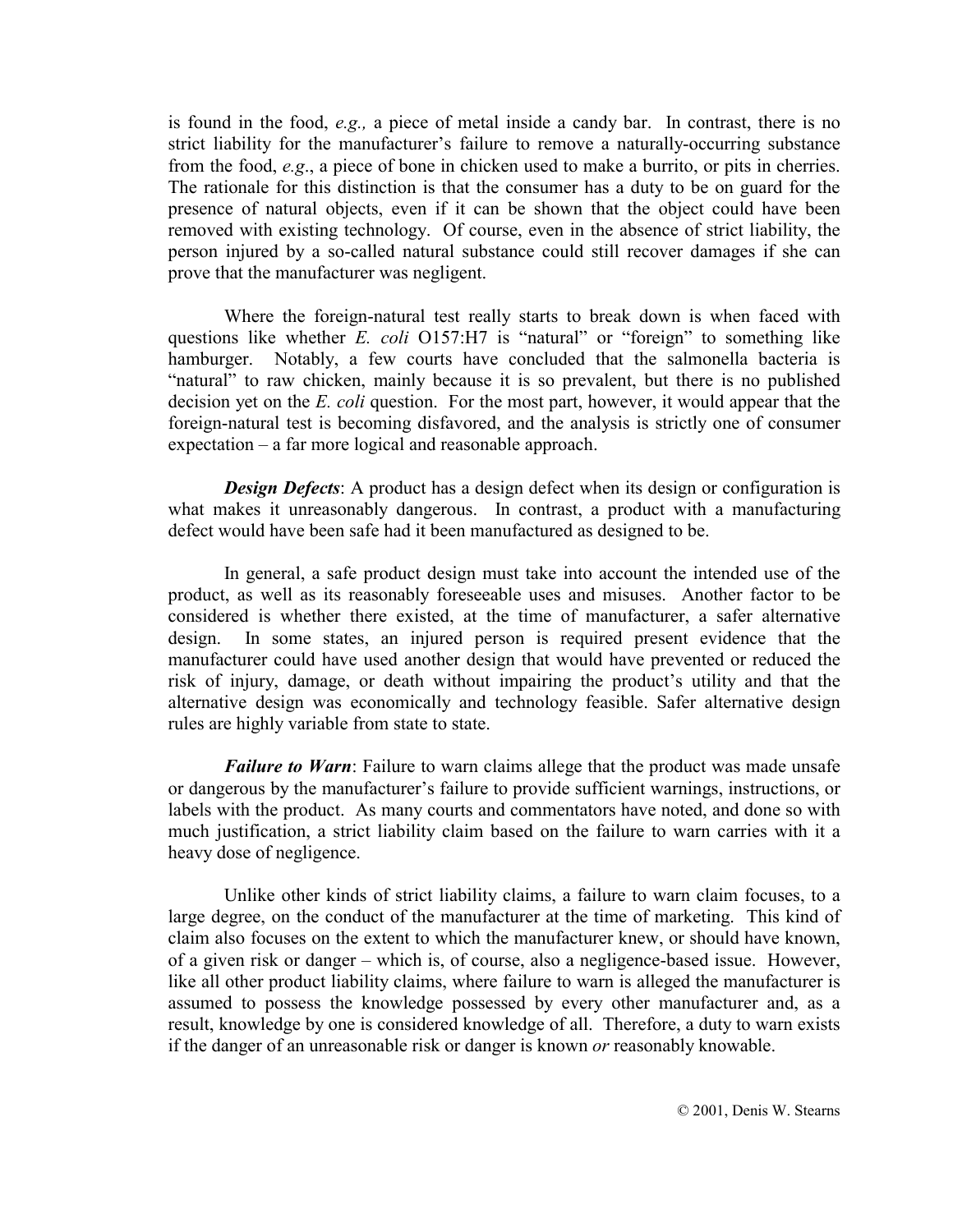Once the duty to warn is established (as just discussed, by showing that a proper warning was required for the product's safe use, and that the danger or risk of harm was known or knowable), the sole issue then becomes whether the product and the warnings labels were provided with the product. Another issue is whether the warning that was given was, in fact, adequate. As a result, if the jury believes that the warning was not adequate, the product is deemed unreasonably dangerous, and liability is imposed.

#### **VARIOUS DEFENSES TO PRODUCT LIABILITY**

Having set forth the legal theories on which a person may base a recovery for a productrelated injury, I would be seriously deficient if I said nothing about defenses that are available to a manufacturer in a typical product liability lawsuit. Keep in mind, however, that the law that governs these legal defenses is more varied and inconsistent than the law just discussed above. As a result, the discussion that follows will be presented in the most general of terms.

#### *STATUTE OF LIMITATIONS*

In general, there are two kinds of legal defenses: those that avoid liability, and those that decrease the extent of liability. The statute of limitations is a defense that avoids liability by requiring an injured person to file her lawsuit within a specified period of times. If the lawsuit is not filed within the specified period of time it is dismissed, even if the claim is otherwise valid.

There are some exceptions, however. If the injured person is a minor, the clock does not start to run on the limitations period until she turns eighteen years old. Similarly, if the injury is such that a person may not know of the injury right away  $-$  like exposure to asbestos, for example – the clock does not start to run until the person discovers the facts necessary to realize she may have a claim. This latter exception is typically called the discovery rule, and there is much variation as to how much a person needs to know before the clock starts to run.

#### *STATUTES OF REPOSE*

Statutes of repose are similar to statutes of limitations but, instead of running from a date of injury, the time limitation usually begins to run from the date on which the product was made or sold. While there is little uniformity among the states on how long the time period is, it is usually at least ten years long. Additionally, in most states, statutes of repose are narrowly interpreted and strictly enforced. As a result, once the time period expires, there is usually no getting around the defense.

#### *FEDERAL PREEMPTION*

There are several circumstances in which federal law preempts state tort law. Federal preemption is a general doctrine of law that applies to many situations, not just product liability. The theory behind federal preemption is that, where a federal statute or regulation occupies an entire field of law, and subjects it to extensive regulation, there is no room left for state law to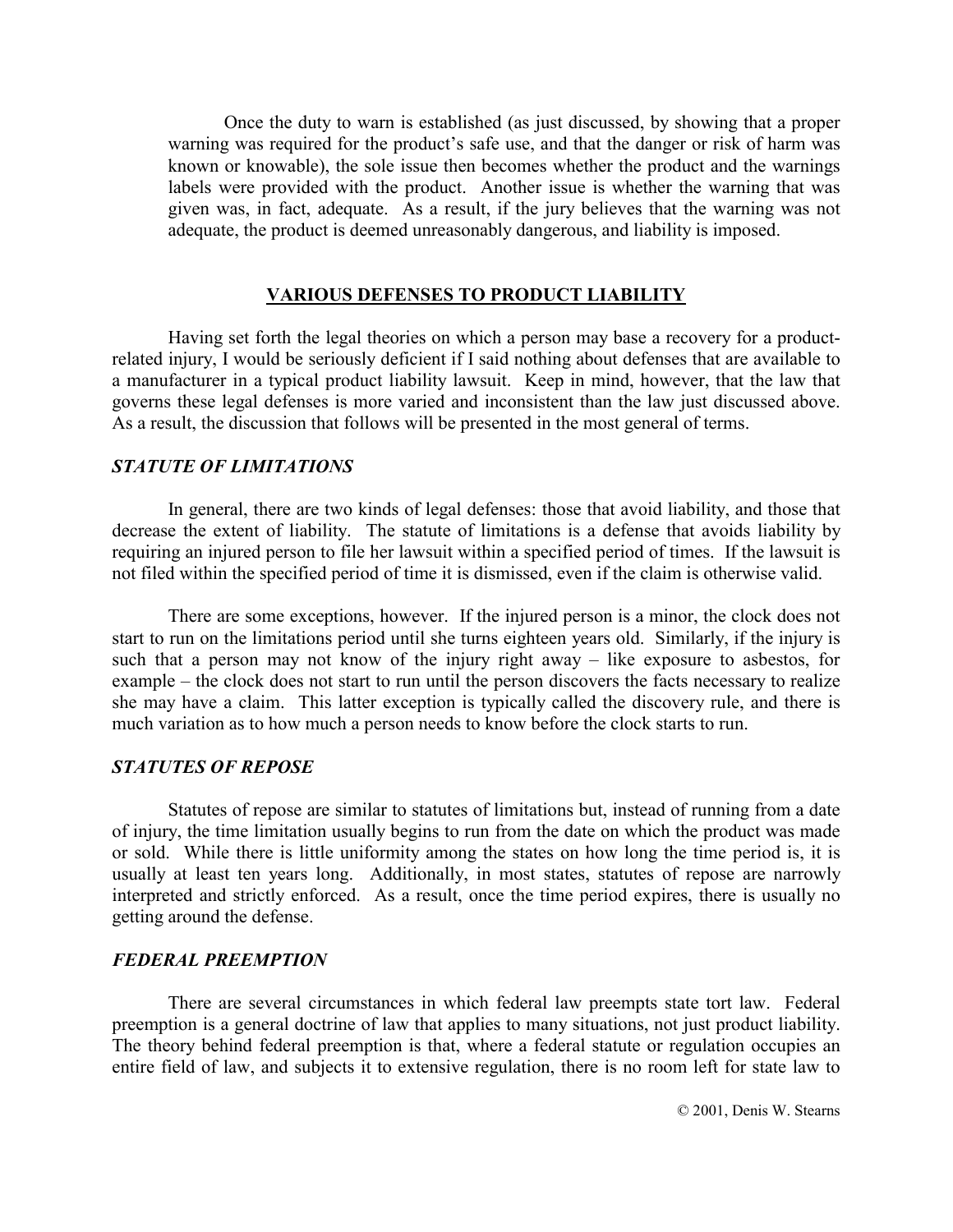operate within that field. The law of federal preemption is exceedingly complex and cannot be discussed at any length here. The simplest example of federal preemption is when the U.S. Congress expressly preempts a given field, such as with the pesticides or the maritime industry. Another example of federal preemption involves cigarettes where the Supreme Court held that legislation requiring warnings on cigarette packages insulated manufacturers against lawsuits based on state product liability law.

#### *UNAVOIDABLE DANGER*

Although manufacturers and sellers have a duty to take precautions and provide adequate warnings and instructions, the public can still obtain products that are unavoidably unsafe. A seller is not held strictly liable for providing the public with a product that is needed and wanted in spite of the potential risk of danger. Prescription drugs illustrate this principle, because all of them have the potential to cause serious harm if used unreasonably  $-$  although manufacturers of pharmaceuticals often face failure to warn cases.

## *CONTRIBUTORY NEGLIGENCE*

 There are many kinds of contributory negligence. As a general principle, contributory negligence is a situation in which more than one factor contributed to, or caused, the injury that forms the basis of the lawsuit. In some states, if the injured person himself contributed to the injury, and a jury determines he was more than 50% at fault for causing the injury, no recovery is allowed. However, in a majority of states, the injured person's recovery is simply reduced by his percentage of fault. This is typically referred to as *comparative fault*. Other kinds of contributory negligence (or comparative fault) include:

**Assumption of Risk**: This is the voluntary and knowing decision to place oneself in a dangerous situation, or to use a product with full knowledge and appreciation of the danger. In some states, assumption of risk is a complete defense that allows a manufacturer to avoid all liability. However, in most states, it is another form of comparative fault.

**Misuse**: Like the assumption of risk, the misuse of a product is, in a few states, a complete defense. In most states, however, it is another kind of comparative fault. In other words, a fact-finder is asked to determine to what percentage degree the injury was caused by misuse of the product in comparison with the percentage attributable to the product defect. But keep in mind that, as a general rule, a product manufacturer has a duty to anticipate the ways in which a person might foreseeably misuse the product. Therefore, as strange as it may sound, a manufacturer is not necessarily protected from liability because a person is injured by failing to follow directions if the failure was reasonably foreseeable and could have been guarded against through a better design or an adequate warning.

Alteration: Alteration, like misuse, is closely related to contributory negligence. Indeed, in many jurisdictions, the term alteration is no longer used. This defense is available where the manufacturer can demonstrate that a person was injured because the product was altered. For example, a person using a power saw may have been injured because he removed a protective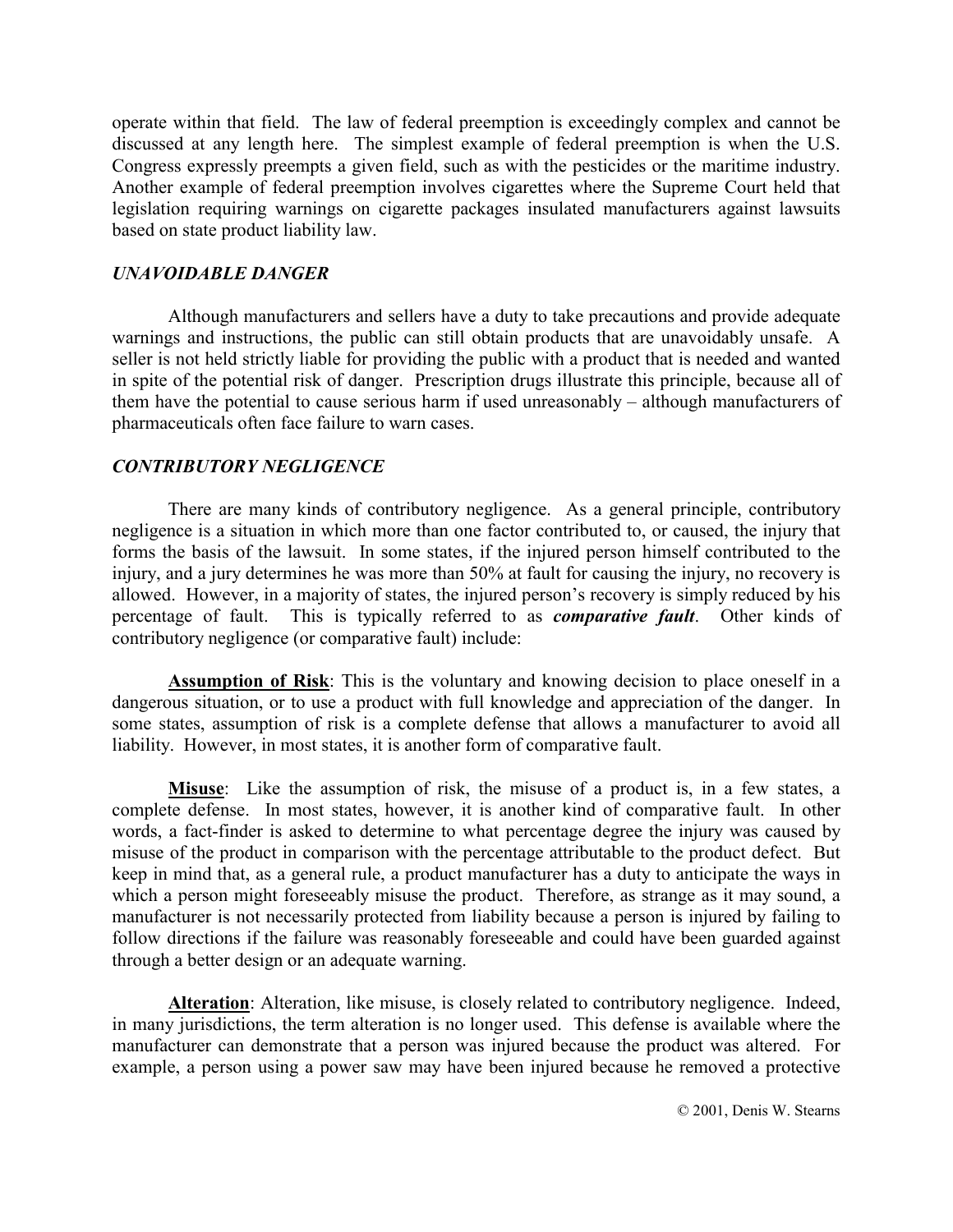shield from the saw blade. In such a case, the manufacturer would argue that it was this alteration that caused the injury, while the injured person would argue that the saw was designed in a way that made the alteration too easy, and that the saw did not perform well with the shield in place. As with the other defenses discussed here, it will likely be up to the jury to decide whether this defense will be successful.

### *INTERVENING OR SUPERCEDING NEGLIGENCE*

 Like the statute of limitations defense, the defenses of intervening or superceding negligence provide a complete defense and cut off all liability. (For the most part, there is no difference between intervening and superceding negligence  $-$  although there once was.) Like contributory negligence, the defenses are based on an allegation that someone else's negligence caused the injury upon which the lawsuit is based. To be successful, the intervening negligence must have been unforeseeable. One common scenario involves the criminal act of a third-party.

For example, in one recent case, a person sued a car manufacturer because the trunk in which he had been placed by a car thief had no emergency-release mechanism. On the other hand, in a different case, the court held that it was for the jury to decide whether a person killed by a hit-and-run vehicle could sue the manufacturer of a car that had been in a roll-over accident. The person killed had pulled his own car to the side of the road to assist in the rescue of the person injured in the roll-over accident and was killed as he returned to his car. As this case should therefore make clear, the success of this kind of defense is highly dependent on the facts.

## *FAILURE TO MITIGATE*

This defense is another form of contributory negligence. Because the law assumes that a person has a duty to take reasonable steps to prevent an injury from becoming worse, the failure to mitigate is another way of saying that a person contributed to his own injuries by failing to act in a reasonable manner. To the extent that the defendant can demonstrate that a percentage of an injury is attributable to the failure to mitigate, a jury award would be reduced by that percentage. In other words, the failure to mitigate is not a defense to liability but is an attempt by the defendant to lessen the amount of damages that the defendant would otherwise have to pay.

#### **A FINAL WORD ON DAMAGES**

There are two kinds of damages for which an injured person may recover: compensatory damages and punitive damages. As the labels suggest, compensatory damages are intended to compensate, and punitive damages are intended to punish. The term compensatory damages is further divided into two subcategories: special (or economic) damages, and general (or noneconomic) damages.

In simplest terms, special damages are those for which money has been, or will be, paid, and for which money has been, or will be, lost, *e.g.*, medical bills (both past and future), lost wages (both past and future), lost earning capacity, and property damages. At least with respect to past special damages, these are damages about which there is generally no dispute.